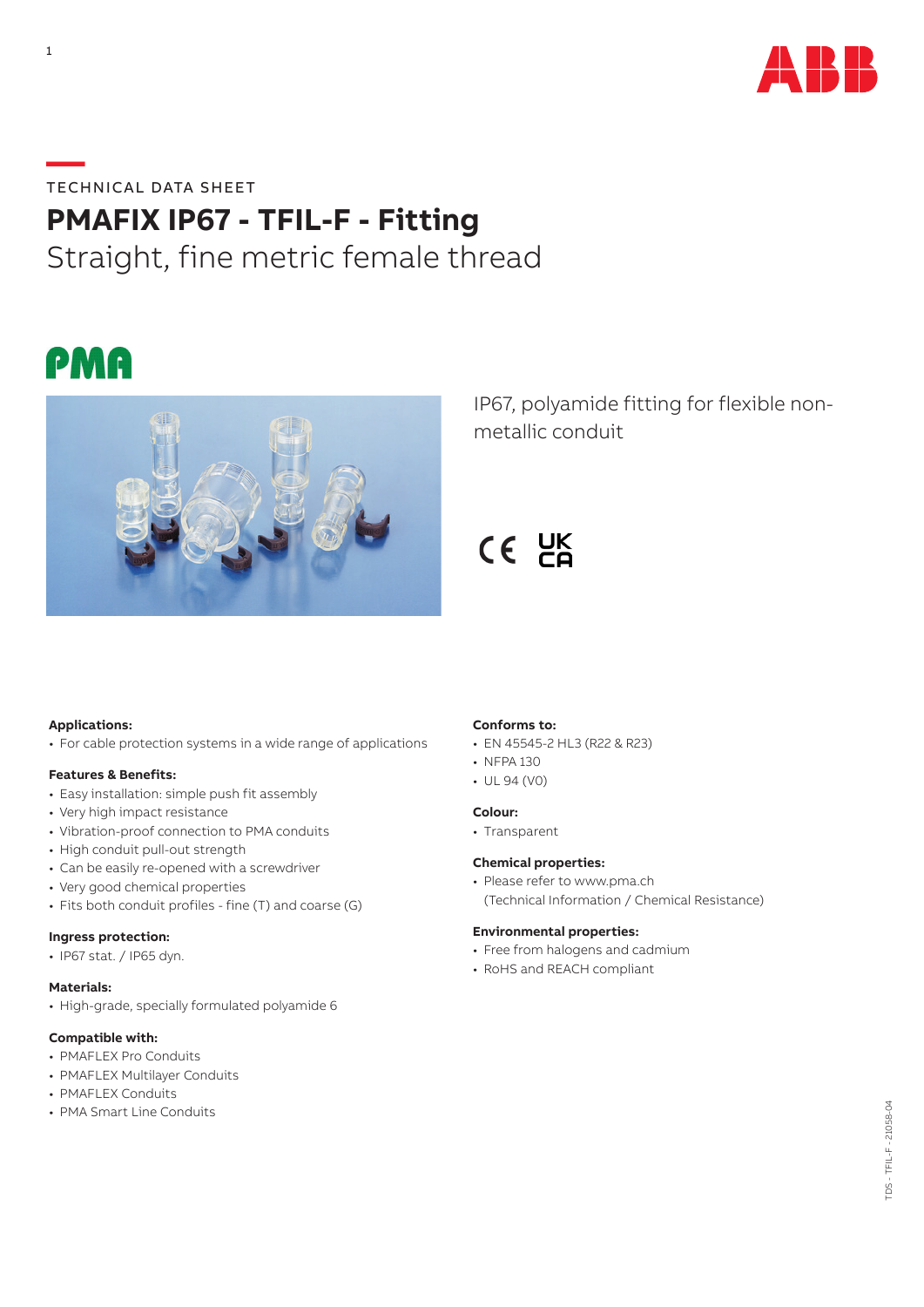#### **Product selection:**

| Part no.         | <b>Thread size</b> | <b>Conduit size</b> | Dimensions in mm (nom.) |      |      |                | Weight     | <b>Packing unit</b> |
|------------------|--------------------|---------------------|-------------------------|------|------|----------------|------------|---------------------|
| transparent      | metric             | <b>NW</b>           | g                       | L.   | d1   | d <sub>2</sub> | kg/100 pcs | pcs/PU              |
| TFIL-F08M        | $M8 \times 1.0$    | 7                   | 6.5                     | 29.5 | 7.0  | 18.0           | 0.4        | 100                 |
| TFIL-F12M        | $M12 \times 1.0$   | $\overline{7}$      | 6.0                     | 56.0 | 11.0 | 17.0           | 0.6        | 100                 |
| TFIL-F18M        | $M18 \times 1.0$   | $\overline{7}$      | 6.0                     | 56.5 | 17.0 | 23.5           | 0.7        | 100                 |
| TFIL-F30M        | $M30 \times 1.5$   | $\overline{7}$      | 6.0                     | 56.5 | 28.5 | 36.0           | 1.2        | 100                 |
| <b>TFIL-F120</b> | $M12 \times 1.0$   | 10                  | 6.0                     | 57.0 | 11.0 | 20.0           | 0.6        | 50                  |
| <b>TFIL-F180</b> | $M18 \times 1.0$   | 10                  | 6.0                     | 57.0 | 17.0 | 23.5           | 0.7        | 50                  |
| <b>TFIL-F300</b> | $M30 \times 1.5$   | 10                  | 6.0                     | 57.0 | 28.5 | 36.0           | 1.3        | 50                  |

Our customer service dept. or local distribution partner will be pleased to help you concerning product availability and lead time